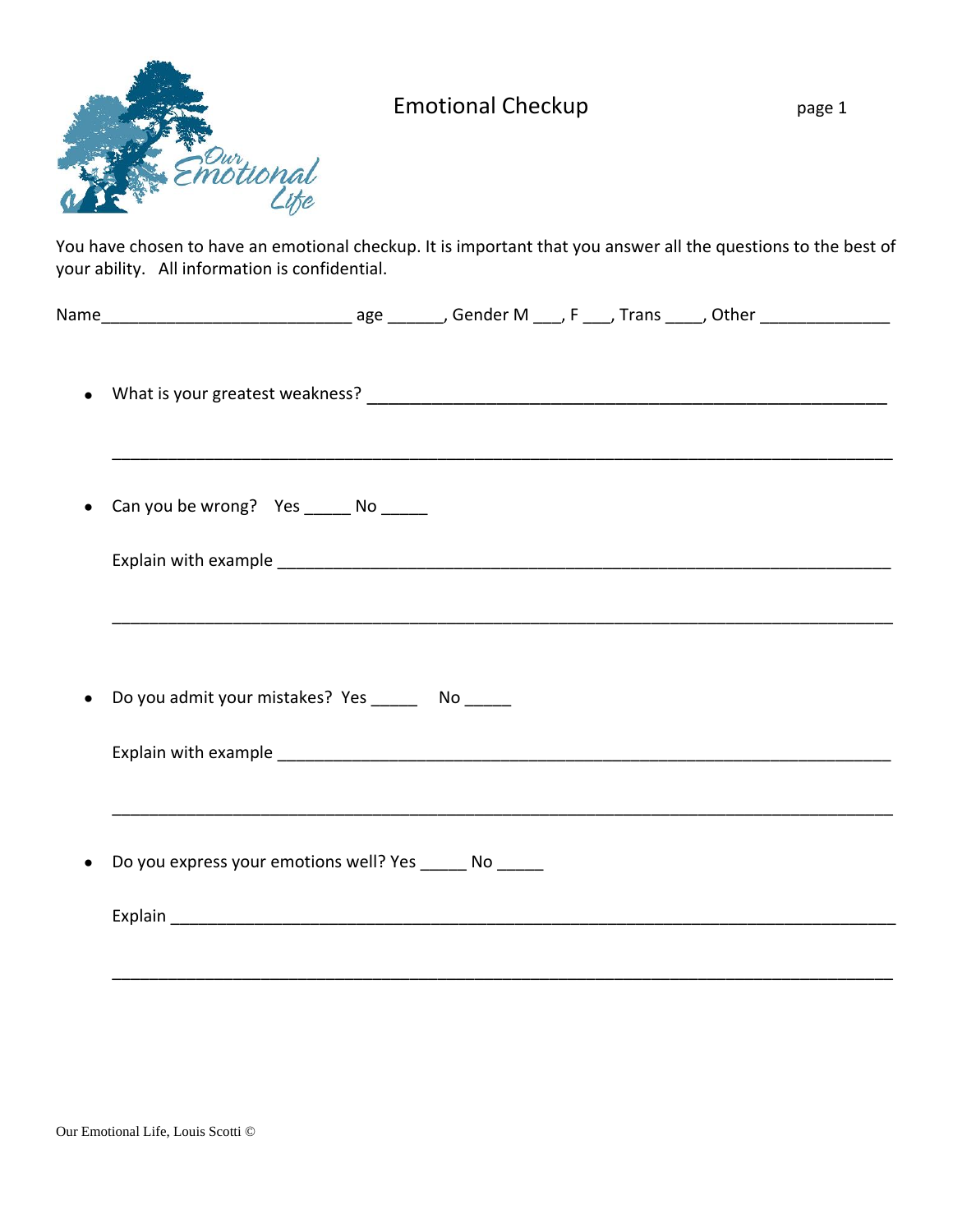| eur<br>notional                                            | <b>Emotional Checkup</b> | page 2 |
|------------------------------------------------------------|--------------------------|--------|
| Do you communicate well? Yes ______ No _____               |                          |        |
|                                                            |                          |        |
|                                                            |                          |        |
| Are you good with relationships? Yes ______ No _____       |                          |        |
|                                                            |                          |        |
| Are you an introvert or an extrovert? Yes ______ No ______ |                          |        |
|                                                            |                          |        |
| Are there tasks you keep avoiding? Yes ______ No _____     |                          |        |
|                                                            |                          |        |
|                                                            |                          |        |
|                                                            |                          |        |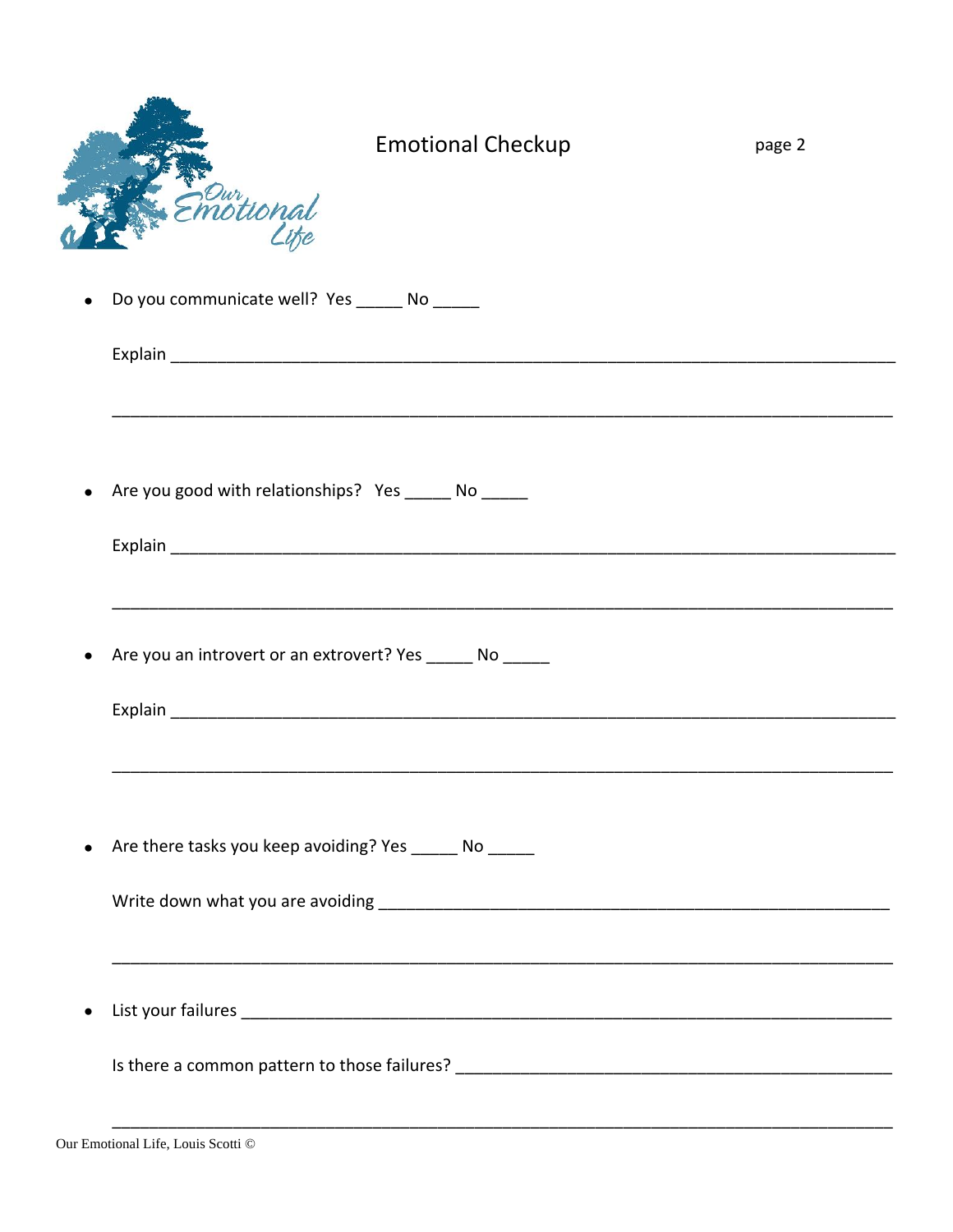

\_\_\_\_\_\_\_\_\_\_\_\_\_\_\_\_\_\_\_\_\_\_\_\_\_\_\_\_\_\_\_\_\_\_\_\_\_\_\_\_\_\_\_\_\_\_\_\_\_\_\_\_\_\_\_\_\_\_\_\_\_\_\_\_\_\_\_\_\_\_\_\_\_\_\_\_\_\_\_\_\_\_\_\_

\_\_\_\_\_\_\_\_\_\_\_\_\_\_\_\_\_\_\_\_\_\_\_\_\_\_\_\_\_\_\_\_\_\_\_\_\_\_\_\_\_\_\_\_\_\_\_\_\_\_\_\_\_\_\_\_\_\_\_\_\_\_\_\_\_\_\_\_\_\_\_\_\_\_\_\_\_\_\_\_\_\_\_\_

\_\_\_\_\_\_\_\_\_\_\_\_\_\_\_\_\_\_\_\_\_\_\_\_\_\_\_\_\_\_\_\_\_\_\_\_\_\_\_\_\_\_\_\_\_\_\_\_\_\_\_\_\_\_\_\_\_\_\_\_\_\_\_\_\_\_\_\_\_\_\_\_\_\_\_\_\_\_\_\_\_\_\_\_

What personal weakness do you feel those failures point to? \_\_\_\_\_\_\_\_\_\_\_\_\_\_\_\_\_\_\_\_\_\_\_\_\_\_\_\_\_\_\_\_\_\_

Are you overly critical of yourself? Yes No

Explain \_\_\_\_\_\_\_\_\_\_\_\_\_\_\_\_\_\_\_\_\_\_\_\_\_\_\_\_\_\_\_\_\_\_\_\_\_\_\_\_\_\_\_\_\_\_\_\_\_\_\_\_\_\_\_\_\_\_\_\_\_\_\_\_\_\_\_\_\_\_\_\_\_\_\_\_\_\_

Are you overly critical of others? Yes \_\_\_\_\_ No \_\_\_\_\_

Explain  $\blacksquare$ 

Is there something that people keep telling you that you need to work on?

 $\textsf{Explain}$ 

\_\_\_\_\_\_\_\_\_\_\_\_\_\_\_\_\_\_\_\_\_\_\_\_\_\_\_\_\_\_\_\_\_\_\_\_\_\_\_\_\_\_\_\_\_\_\_\_\_\_\_\_\_\_\_\_\_\_\_\_\_\_\_\_\_\_\_\_\_\_\_\_\_\_\_\_\_\_\_\_\_\_\_\_

\_\_\_\_\_\_\_\_\_\_\_\_\_\_\_\_\_\_\_\_\_\_\_\_\_\_\_ \_\_\_\_\_\_\_\_\_\_\_\_\_\_\_\_\_\_\_\_\_\_\_\_\_\_\_\_ \_\_\_\_\_\_\_\_\_\_\_\_\_\_\_\_\_\_\_\_\_\_\_\_\_\_\_

\_\_\_\_\_\_\_\_\_\_\_\_\_\_\_\_\_\_\_\_\_\_\_\_\_\_\_ \_\_\_\_\_\_\_\_\_\_\_\_\_\_\_\_\_\_\_\_\_\_\_\_\_\_\_\_ \_\_\_\_\_\_\_\_\_\_\_\_\_\_\_\_\_\_\_\_\_\_\_\_\_\_\_

- List three things about yourself that you really like
- List three things about yourself that you would like to improve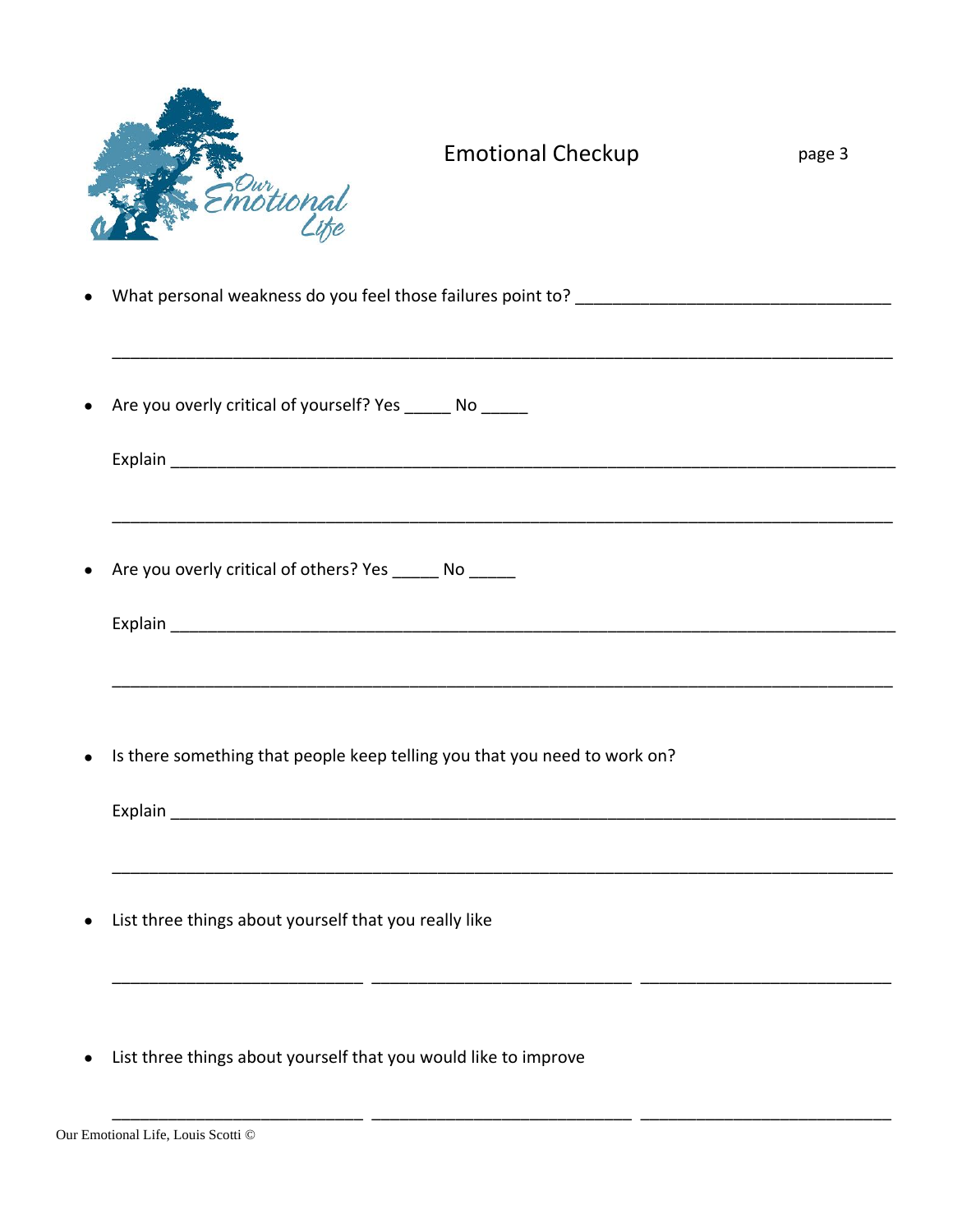ur<br>otional K

## **Emotional Checkup**

page 4

| $\sum_{k=1}^{\infty}$                                                 |
|-----------------------------------------------------------------------|
| Do you tell others what you really want? Yes ______ No _____          |
|                                                                       |
|                                                                       |
| Do you sleep well? Yes _______ No ______                              |
|                                                                       |
| Do you eat well? Yes ______ No _____                                  |
|                                                                       |
| Do you like your appearance? Yes _______ No ______<br>Explain explain |
|                                                                       |
| What are your three top concerns?                                     |
|                                                                       |

Our Emotional Life, Louis Scotti ©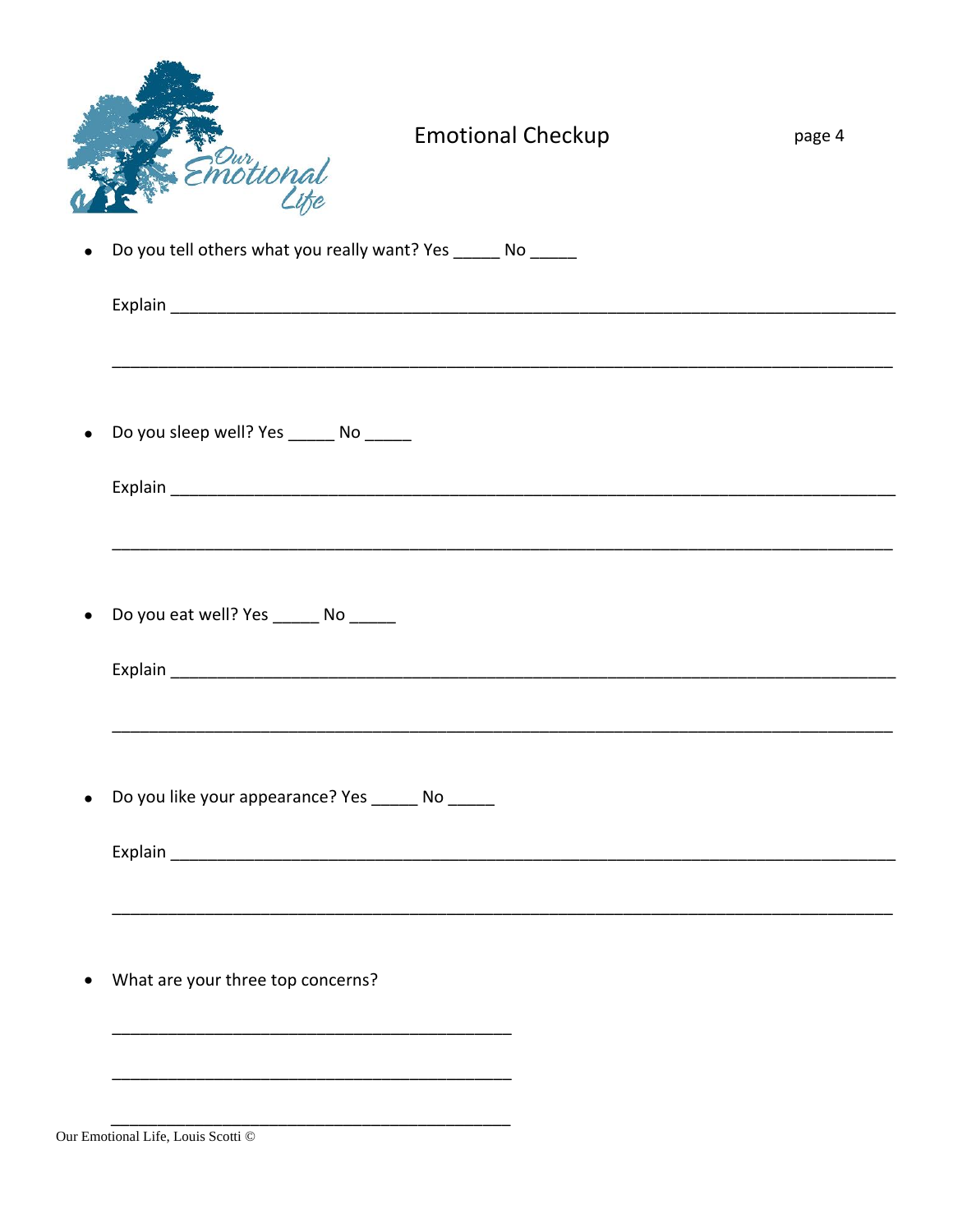

| $\bullet$              | Do you over worry? Yes ______ No _____                                                                                                                                                                                        |
|------------------------|-------------------------------------------------------------------------------------------------------------------------------------------------------------------------------------------------------------------------------|
|                        |                                                                                                                                                                                                                               |
|                        |                                                                                                                                                                                                                               |
| $\bullet$              | Do you ever feel anxious? Yes ______ No ______                                                                                                                                                                                |
|                        | Explain executive contract to the contract of the contract of the contract of the contract of the contract of the contract of the contract of the contract of the contract of the contract of the contract of the contract of |
|                        |                                                                                                                                                                                                                               |
| $\bullet$              | Are you anxious now? Yes ______ No ______                                                                                                                                                                                     |
| $\bullet$<br>$\bullet$ | How long have you been feeling this way? Days _____ Weeks _____ Months _____ Years _____<br>Did something happen to make you feel this way? Yes ______ No ______                                                              |
|                        |                                                                                                                                                                                                                               |
|                        | When have you felt like this in the past and why?                                                                                                                                                                             |
|                        | Have you ever been depressed? Yes ______ No ______                                                                                                                                                                            |
|                        |                                                                                                                                                                                                                               |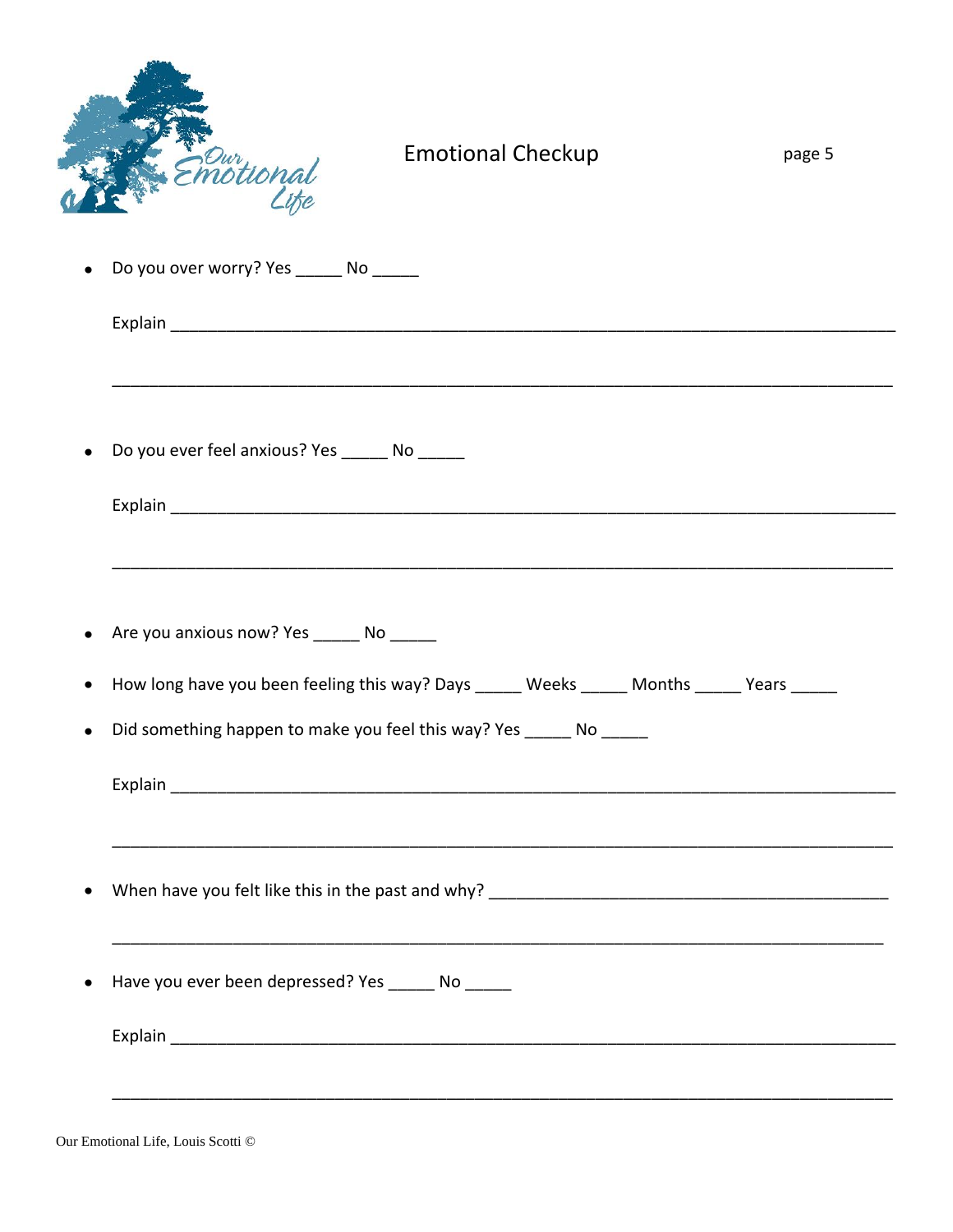|                                            | <b>Emotional Checkup</b>                                                                                                                                                                                                       | page 6 |
|--------------------------------------------|--------------------------------------------------------------------------------------------------------------------------------------------------------------------------------------------------------------------------------|--------|
| Are you depressed now? Yes ______ No _____ |                                                                                                                                                                                                                                |        |
|                                            |                                                                                                                                                                                                                                |        |
|                                            | How long have you been feeling this way? Days _____ Weeks _____ Months _____ Years _____                                                                                                                                       |        |
|                                            |                                                                                                                                                                                                                                |        |
|                                            |                                                                                                                                                                                                                                |        |
| Are you sad now? Yes _______ No ______     |                                                                                                                                                                                                                                |        |
|                                            | Explain the contract of the contract of the contract of the contract of the contract of the contract of the contract of the contract of the contract of the contract of the contract of the contract of the contract of the co |        |
|                                            | How long have you been feeling sad? Days _____ Weeks _____ Months _____ Years _____                                                                                                                                            |        |
|                                            |                                                                                                                                                                                                                                |        |
|                                            |                                                                                                                                                                                                                                |        |
|                                            | What other emotions are you feeling? Frustration, despair, anger, guilt ____________________________                                                                                                                           |        |
|                                            |                                                                                                                                                                                                                                |        |

\_\_\_\_\_\_\_\_\_\_\_\_\_\_\_\_\_\_\_\_\_\_\_\_\_\_\_\_\_\_\_\_\_\_\_\_\_\_\_\_\_\_\_\_\_\_\_\_\_\_\_\_\_\_\_\_\_\_\_\_\_\_\_\_\_\_\_\_\_\_\_\_\_\_\_\_\_\_\_\_\_\_\_\_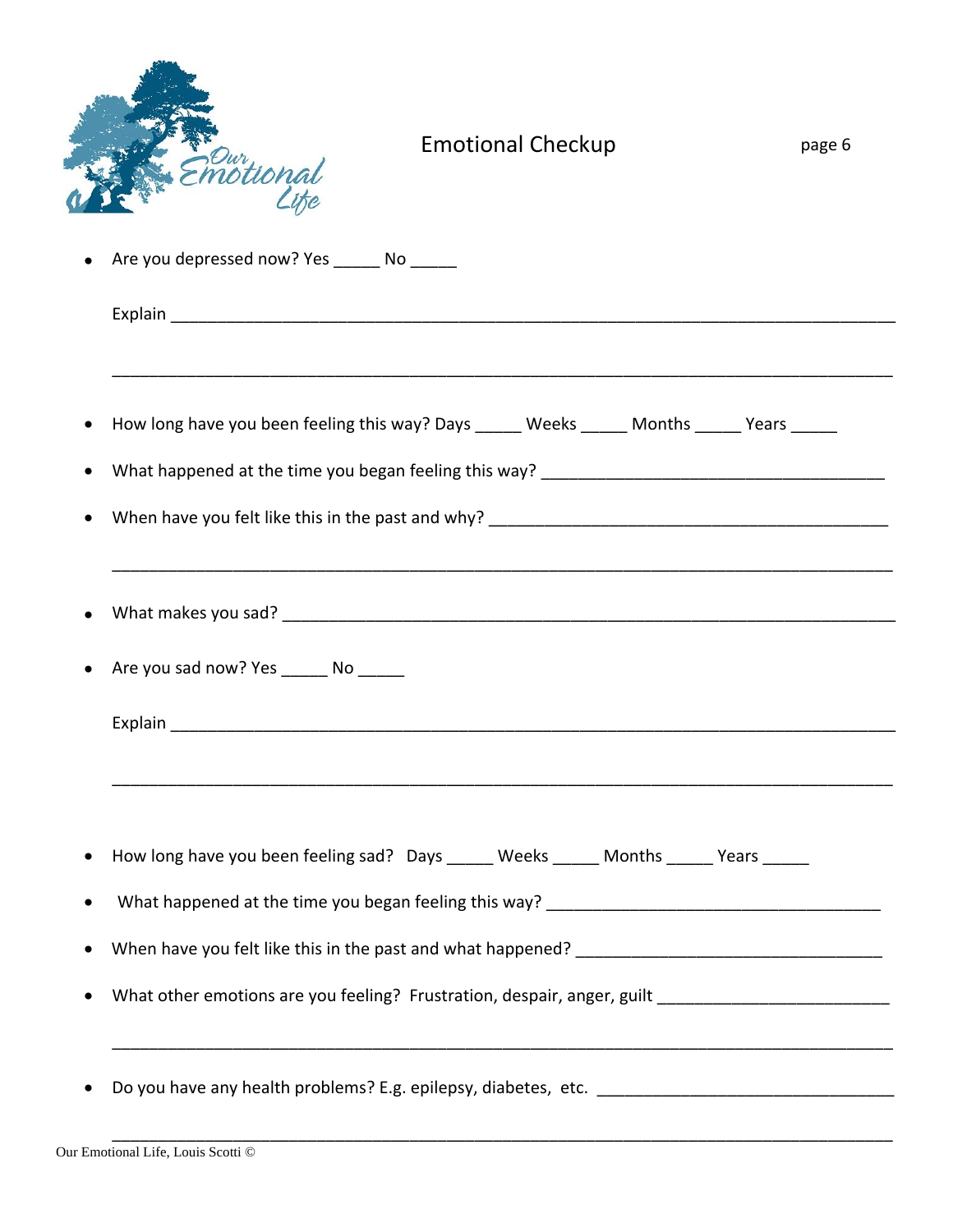

## **Emotional Checkup**

page 7

| • Have you had any counseling or hospitalized for mental or emotional reasons? Yes _____ No _____                                                                                                                              |  |
|--------------------------------------------------------------------------------------------------------------------------------------------------------------------------------------------------------------------------------|--|
| Explain executive and the contract of the contract of the contract of the contract of the contract of the contract of the contract of the contract of the contract of the contract of the contract of the contract of the cont |  |
|                                                                                                                                                                                                                                |  |
| Do you sleep well? Yes ______ No _____                                                                                                                                                                                         |  |
|                                                                                                                                                                                                                                |  |
|                                                                                                                                                                                                                                |  |
| Do you eat well? Yes ______ No _____                                                                                                                                                                                           |  |
|                                                                                                                                                                                                                                |  |
|                                                                                                                                                                                                                                |  |

Our Emotional Life, Louis Scotti $\copyright$